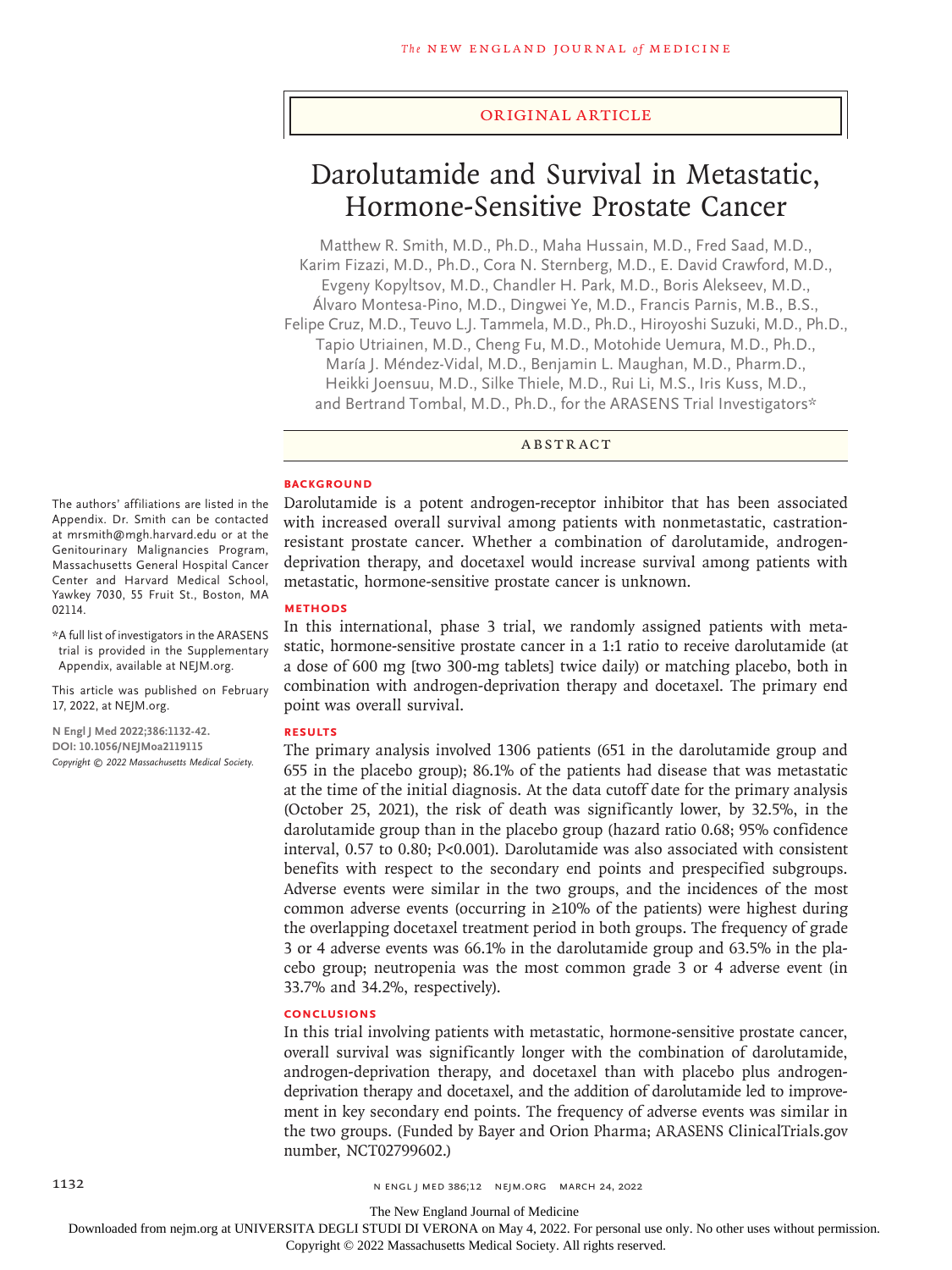TANDARD TREATMENT FOR PATIENTS<br>with metastatic, hormone-sensitive pros-<br>tate cancer includes the addition of either<br>docetaxel or an androgen-receptor pathway intandard treatment for patients with metastatic, hormone-sensitive prostate cancer includes the addition of either hibitor to androgen-deprivation therapy.<sup>1-4</sup> In two randomized, phase 3 trials involving such patients, overall survival was longer among those who received docetaxel plus androgen-deprivation therapy than among those who received androgen-deprivation therapy alone.<sup>5-8</sup> Subsequent randomized, phase 3 trials have shown that the addition of an androgen-receptor pathway inhibitor (abiraterone, enzalutamide, or apalutamide) to androgen-deprivation therapy has greater clinical benefit than the use of androgen-deprivation therapy alone.<sup>9-12</sup>

Phase 3 trials of combination therapy with an androgen-receptor pathway inhibitor, androgendeprivation therapy, and docetaxel have shown conflicting results. In PEACE-1 (A Phase III Study for Patients with Metastatic Hormonenaïve Prostate Cancer), overall survival was longer among patients who received abiraterone in combination with androgen-deprivation therapy and docetaxel than among those who received androgen-deprivation therapy and docetaxel alone.13 In contrast, a subgroup analysis of the ENZAMET (Enzalutamide in First Line Androgen Deprivation Therapy for Metastatic Prostate Cancer) trial showed that survival was not longer with enzalutamide, androgen-deprivation therapy, and docetaxel than with androgen-deprivation therapy and docetaxel alone.<sup>12</sup>

Darolutamide is a structurally distinct androgen-receptor inhibitor with low blood–brain barrier penetration and limited potential for clinically relevant drug–drug interactions.14-17 Studies involving patients with prostate cancer, including the phase 3 ARAMIS (Androgen Receptor Antagonizing Agent for Metastasis-free Survival) trial involving patients with nonmetastatic, castration-resistant prostate cancer, have shown that darolutamide has potent antitumor efficacy.<sup>18-22</sup> In the ARAMIS trial, the median metastasis-free survival was almost 2 years longer and the risk of death was 31% lower among patients who received darolutamide with androgen-deprivation therapy than among those who received placebo with androgen-deprivation therapy, and the incidence of adverse events was similar in the two groups.21,22 In the phase 3 ARASENS (ODM-201 in Addition to Standard ADT and Docetaxel in Metastatic Castration Sensitive Prostate Cancer)

trial, we evaluated the efficacy and safety of darolutamide added to androgen-deprivation therapy and docetaxel in patients with metastatic, hormone-sensitive prostate cancer.



*A Quick Take is available at NEJM.org*

# Methods

# **Trial Design and Conduct**

This international, randomized, double-blind, placebo-controlled trial was sponsored by Bayer and Orion Pharma. The trial was designed by Bayer and the first and last authors, with support from the protocol steering committee. The institutional review board at each participating institution approved the trial, which was conducted in accordance with the principles of the Declaration of Helsinki and the International Council for Harmonisation Good Clinical Practice guidelines. All the patients provided written informed consent.

An independent data and safety monitoring board reviewed unblinded safety and efficacy data throughout the trial. The data were collected by the investigators, analyzed by statisticians who were employed by Bayer, and interpreted by the authors, including employees of the sponsors. Bayer provided funding for medical writing assistance. All the authors reviewed and approved the manuscript that was submitted for publication. The authors assume responsibility for the completeness and accuracy of the data and for the fidelity of the trial to the protocol and the statistical analysis plan, available with the full text of this article at NEJM.org.

#### **Patients and Interventions**

Patients were eligible for participation if they were 18 years of age or older and had an Eastern Cooperative Oncology Group (ECOG) performance-status score of 0 or 1 (scores range from 0 to 5, with higher scores indicating greater disability), histologically or cytologically confirmed prostate cancer, and metastases detected on bone scanning, contrast-enhanced computed tomography (CT), or magnetic resonance imaging (MRI). Eligible patients had to be candidates for androgen-deprivation therapy and docetaxel, in the investigator's judgment. Patients were excluded if they had regional lymph-node involvement only (N1, below the aortic bifurcation) or if they had received androgen-deprivation therapy more than 12 weeks before randomization, second-generation androgen-receptor pathway

The New England Journal of Medicine

Downloaded from nejm.org at UNIVERSITA DEGLI STUDI DI VERONA on May 4, 2022. For personal use only. No other uses without permission.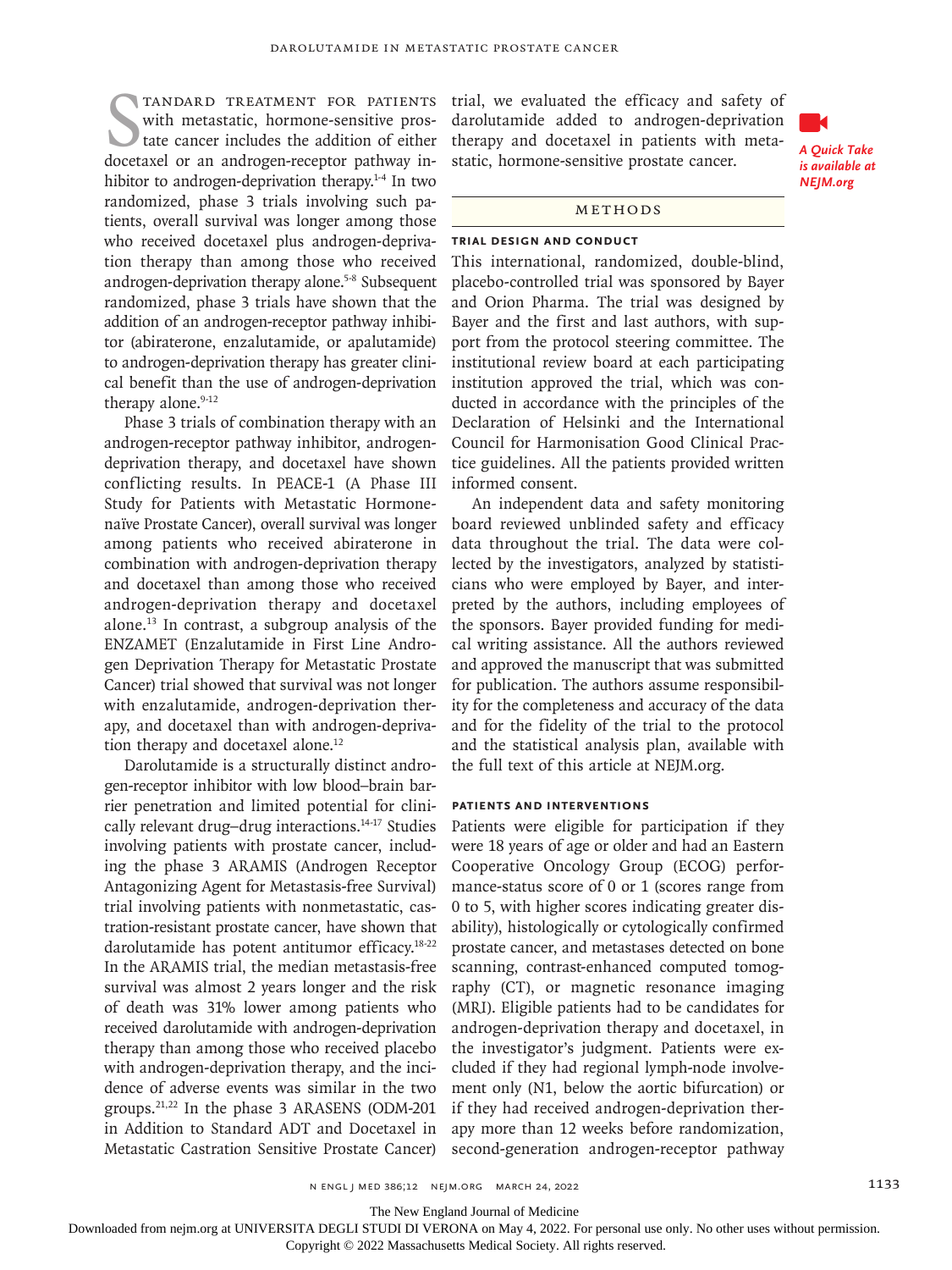inhibitors, chemotherapy, or immunotherapy for prostate cancer before randomization, or radiotherapy within 2 weeks before randomization. Full eligibility criteria are provided in the Supplementary Appendix, available at NEJM.org.

All the patients received androgen-deprivation therapy (a luteinizing hormone–releasing hormone [LHRH] agonist or an LHRH antagonist) or underwent orchiectomy within 12 weeks before randomization and received six cycles of docetaxel (75 mg per square meter of body-surface area on day 1 and every 21 days), with prednisone or prednisolone administered at the investigator's discretion, initiated within 6 weeks after randomization. The recommended premedication to prevent docetaxel-related hypersensitivity reactions and fluid retention was oral dexamethasone, administered at a dose of 8 mg at 12 hours, 3 hours, and 1 hour before infusion. For patients receiving LHRH agonists, the use of these agonists in combination with a first-generation antiandrogen for at least 4 weeks before randomization was recommended. First-generation antiandrogen therapy was discontinued before randomization.

Patients were randomly assigned in a 1:1 ratio to receive either darolutamide (at a dose of 600 mg [two 300-mg tablets] twice daily with food) or matched placebo. Randomization was stratified according to the metastasis stage in the tumor– node–metastasis system (nonregional lymph-node metastases only [M1a], bone metastases with or without lymph-node metastases [M1b], or visceral metastases with or without lymph-node or bone metastases [M1c]) and according to whether the alkaline phosphatase level was below or at or above the upper limit of the normal range. Patients continued to receive darolutamide or placebo until symptomatic disease progression, a change in antineoplastic therapy, unacceptable toxic effects, patient or physician decision, death, or nonadherence.

# **End Points**

The primary end point was overall survival, which was defined as the time from randomization until death from any cause. The secondary end points were time to castration-resistant prostate cancer, time to pain progression, symptomatic skeletal event–free survival, time to a first symptomatic skeletal event, time to initiation of subsequent systemic antineoplastic therapy, time to worsening of disease-related physical symptoms, time to initiation of opioid treatment for 7 or more consecutive days, and safety. Definitions of the secondary efficacy end points are provided in the Supplementary Appendix.

#### **Assessments**

During the trial, patients were evaluated every 12 weeks for evidence of castration resistance, the initiation of subsequent antineoplastic therapy, symptomatic skeletal events, opioid use for 7 or more consecutive days, pain progression, the worsening of physical symptoms of disease, and adverse events and serious adverse events that occurred during treatment. Patients underwent contrast-enhanced chest, abdomen, and pelvic CT or MRI and bone scanning at baseline, within 30 days after the last cycle of docetaxel, and yearly thereafter during trial treatment. Pain was assessed with the use of the Brief Pain Inventory Short-Form questionnaire, and diseaserelated physical symptoms were assessed with the use of the Functional Assessment of Cancer Therapy–Prostate (National Comprehensive Cancer Network) symptom index 17-item questionnaire. In safety assessments, adverse events were graded with the use of the National Cancer Institute Common Terminology Criteria for Adverse Events, version 4.03.

### **Statistical Analysis**

The sample size was calculated on the basis of the primary end point, overall survival. We estimated that approximately 1300 patients would be required to observe approximately 509 deaths, allowing for a 5% dropout rate, which would provide the trial with 90% power to detect a 25% decrease in the risk of death in the darolutamide group versus the placebo group, at a two-sided alpha level of 0.05. The secondary end points were tested with a hierarchical gatekeeping procedure in the order described above only if the primary end point and each preceding secondary end point in the hierarchy were statistically significant. If the primary end point or a secondary end point did not reach significance, the hierarchical procedure was stopped, and subsequent analyses were considered to be exploratory.

The full analysis set (all the patients who

The New England Journal of Medicine

Downloaded from nejm.org at UNIVERSITA DEGLI STUDI DI VERONA on May 4, 2022. For personal use only. No other uses without permission.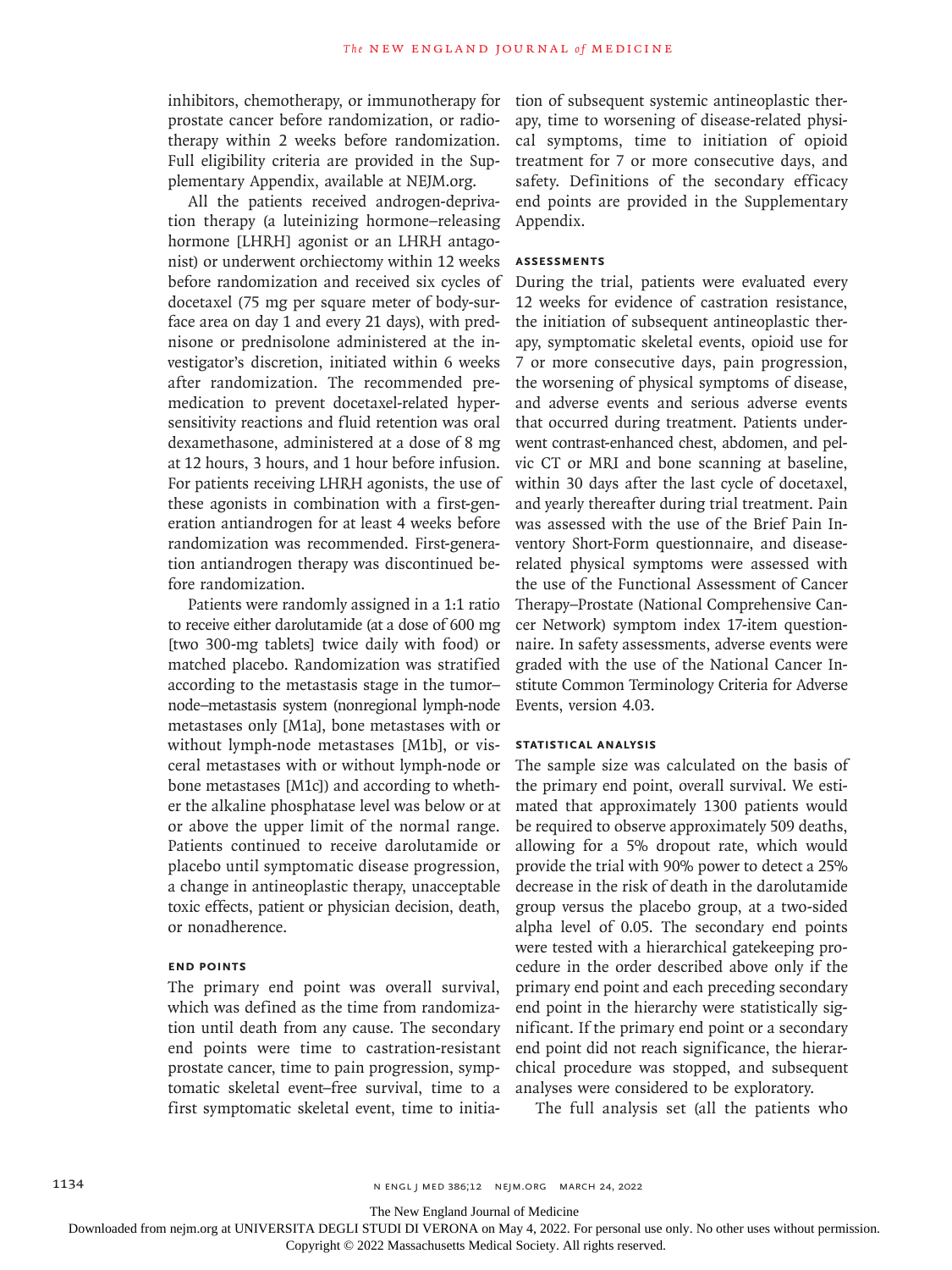underwent randomization and were assessed according to the treatment to which they were assigned) was included in the analysis of the primary and secondary efficacy end points with the use of a stratified log-rank test, with randomization stratification factors. Hazard ratios for the comparison of darolutamide with placebo and 95% confidence intervals were calculated with the Cox proportional-hazards model stratified according to the randomization factors. A log– log survival plot, which was produced to assess whether application of the Cox proportionalhazards model was appropriate, confirmed that the proportional-hazards assumption was met for all time-to-event end points. Kaplan–Meier estimates for overall survival are presented for both treatment groups. For the analysis of overall survival, data on patients in whom death had not been confirmed were censored as of the last known date the patients were alive. For subgroup analyses, intervals were not adjusted for multiplicity and cannot be used to infer effects. Descriptive statistics were used to summarize baseline characteristics in the full analysis set, and safety end points were assessed in the safety analysis set (i.e., all the patients who received at least one dose of darolutamide or placebo and were assessed in accordance with the treatment that they actually received). For the primary efficacy end point, subgroup analyses were prespecified to assess the consistency of treatment effect. Statistical analyses were performed with the use of SAS software, version 9.4 (SAS Institute).

# **RESULTS**

#### **Patients**

Between November 2016 and June 2018, a total of 1306 patients underwent randomization at 286 centers in 23 countries. A total of 651 patients were assigned to receive darolutamide and 655 patients were assigned to receive placebo, both in combination with androgen-deprivation therapy and docetaxel (Fig. S1 and Table S1 in the Supplementary Appendix). Of these patients, 1305 patients (651 in the darolutamide group and 654 in the placebo group) were included in the full analysis set, and 1302 patients (652 in the darolutamide group and 650 in the placebo group) were included in the safety analysis set.

Demographic and baseline characteristics

were well balanced in the two groups (Tables 1 and S2). The median age was 67 years in both groups, most patients (71.1%) had an ECOG performance-status score of 0, and 78.2% of the patients had a Gleason score of 8 or greater (scores range from 6 to 10, with higher scores indicating a more aggressive form of prostate cancer). All the patients had metastatic disease at baseline; 79.5% had bone metastases (metastasis stage M1b) and 17.5% had visceral metastases (metastasis stage M1c). Most patients (86.1%) had disease that was metastatic at the time of the initial diagnosis.

At the data cutoff date for the primary analysis (October 25, 2021), the median treatment duration was longer in the darolutamide group (41.0 months) than in the placebo group (16.7 months), and a higher percentage of patients in the darolutamide group (45.9% [299 of 651 patients]) than in the placebo group (19.1% [125 of 654 patients]) were still receiving the assigned trial treatment. Six cycles of docetaxel were completed in 571 of 652 patients (87.6%) in the darolutamide group and in 556 of 650 patients (85.5%) in the placebo group. The reasons for discontinuation of the trial agent are provided in Figure S1. The median follow-up for overall survival was 43.7 months in the darolutamide group and 42.4 months in the placebo group.

#### **Primary End Point**

The primary analysis of overall survival was performed after 533 patients had died (229 patients in the darolutamide group and 304 patients in the placebo group). The risk of death was 32.5% lower in the darolutamide group than in the placebo group (hazard ratio, 0.68; 95% confidence interval [CI], 0.57 to 0.80; P<0.001) (Fig. 1). A significant improvement in overall survival was observed despite a high percentage of patients who received subsequent life-prolonging systemic therapies, primarily different androgen-receptor pathway inhibitors, among those who entered follow-up in the placebo group (374 of 495 patients [75.6%]) (Table S3). The overall survival at 4 years was 62.7% (95% CI, 58.7 to 66.7) in the darolutamide group and 50.4% (95% CI, 46.3 to 54.6) in the placebo group. The treatment effect of darolutamide with respect to overall survival was favorable across most subgroups (Figs. S2 and S3).

The New England Journal of Medicine

Downloaded from nejm.org at UNIVERSITA DEGLI STUDI DI VERONA on May 4, 2022. For personal use only. No other uses without permission.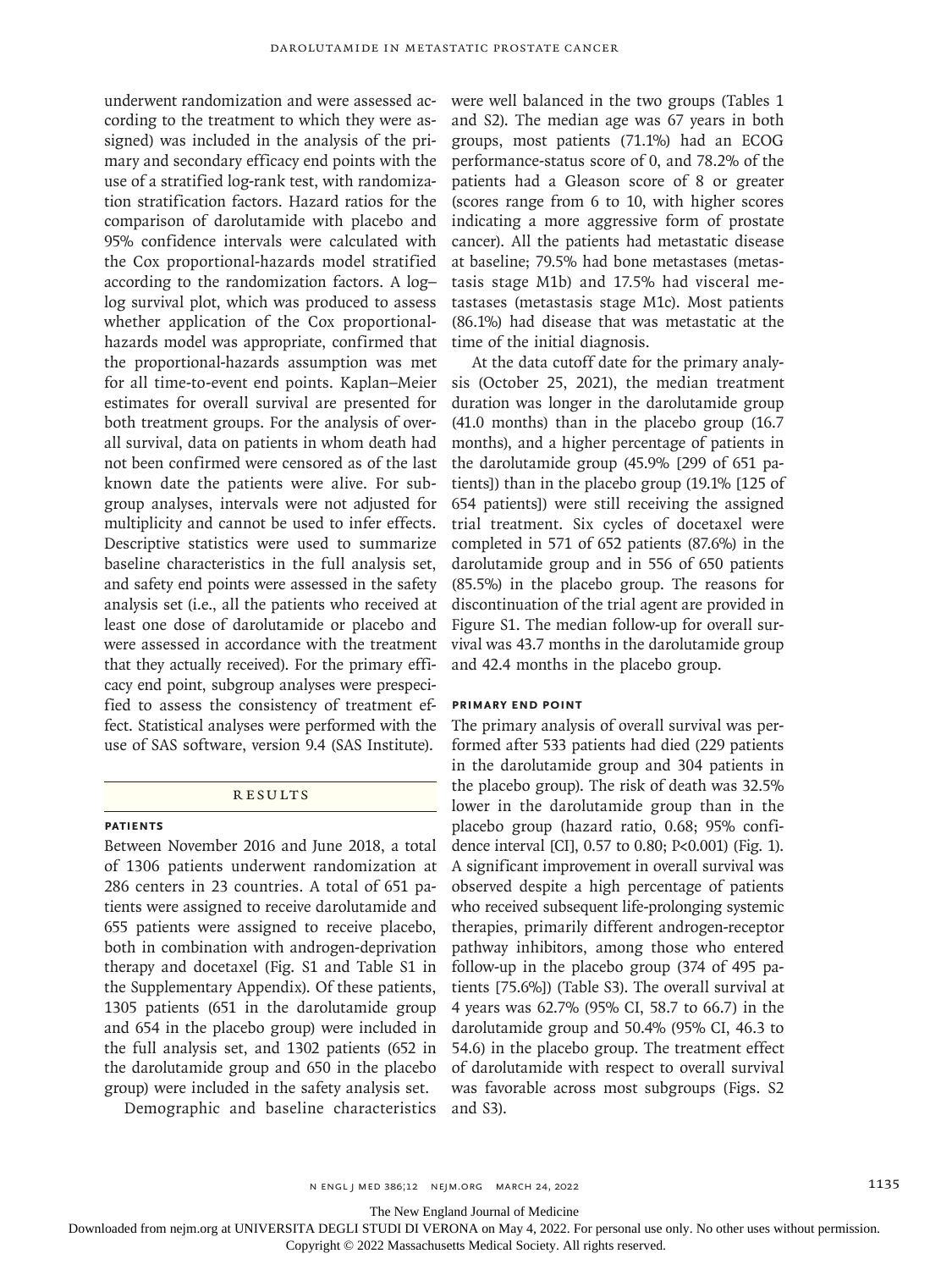| Table 1. Patient Demographic and Clinical Characteristics at Baseline.*   |                                                         |                                                   |  |  |  |  |
|---------------------------------------------------------------------------|---------------------------------------------------------|---------------------------------------------------|--|--|--|--|
| Characteristic                                                            | Darolutamide-ADT- Docetaxel<br>$(N = 651)$ <sup>*</sup> | Placebo-ADT-Docetaxel<br>$(N = 654)$ <sup>*</sup> |  |  |  |  |
| Median age (range) — yr                                                   | $67(41-89)$                                             | $67(42 - 86)$                                     |  |  |  |  |
| Age group $-$ no. $(\%)$                                                  |                                                         |                                                   |  |  |  |  |
| $<$ 65 yr                                                                 | 243 (37.3)                                              | 234 (35.8)                                        |  |  |  |  |
| $65 - 74$ yr                                                              | 303 (46.5)                                              | 306 (46.8)                                        |  |  |  |  |
| 75-84 yr                                                                  | 102(15.7)                                               | 110(16.8)                                         |  |  |  |  |
| $\geq 85$ yr                                                              | 3(0.5)                                                  | 4(0.6)                                            |  |  |  |  |
| ECOG performance-status score - no. (%) :                                 |                                                         |                                                   |  |  |  |  |
| $\mathbf 0$                                                               | 466 (71.6)                                              | 462 (70.6)                                        |  |  |  |  |
| $\mathbf{1}$                                                              | 185 (28.4)                                              | 190(29.1)                                         |  |  |  |  |
| Race — no. $(\%)$                                                         |                                                         |                                                   |  |  |  |  |
| White                                                                     | 345 (53.0)                                              | 333 (50.9)                                        |  |  |  |  |
| Asian                                                                     | 230 (35.3)                                              | 245 (37.5)                                        |  |  |  |  |
| <b>Black</b>                                                              | 26(4.0)                                                 | 28(4.3)                                           |  |  |  |  |
| Other                                                                     | 7(1.1)                                                  | 2(0.3)                                            |  |  |  |  |
| Not reported                                                              | 43 (6.6)                                                | 46 (7.0)                                          |  |  |  |  |
| Region - no. (%)                                                          |                                                         |                                                   |  |  |  |  |
| North America                                                             | 125(19.2)                                               | 119(18.2)                                         |  |  |  |  |
| Asia-Pacific                                                              | 229 (35.2)                                              | 244 (37.3)                                        |  |  |  |  |
| Rest of the world¶                                                        | 297 (45.6)                                              | 291 (44.5)                                        |  |  |  |  |
| Gleason score at initial diagnosis — no. $(\%)$                           |                                                         |                                                   |  |  |  |  |
| $<$ 8                                                                     | 122(18.7)                                               | 118 (18.0)                                        |  |  |  |  |
| $\geq 8$                                                                  | 505 (77.6)                                              | 516 (78.9)                                        |  |  |  |  |
| Data missing                                                              | 24 (3.7)                                                | 20(3.1)                                           |  |  |  |  |
| Metastasis stage at initial diagnosis - no. (%)                           |                                                         |                                                   |  |  |  |  |
| M1, distant metastasis                                                    | 558 (85.7)                                              | 566 (86.5)                                        |  |  |  |  |
| M0, no distant metastasis                                                 | 86 (13.2)                                               | 82 (12.5)                                         |  |  |  |  |
| MX, distant metastasis not assessed                                       | 7(1.1)                                                  | 6(0.9)                                            |  |  |  |  |
| Metastasis stage at screening $-$ no. (%)                                 |                                                         |                                                   |  |  |  |  |
| M1a, nonregional lymph-node metastases only                               | 23(3.5)                                                 | 16(2.4)                                           |  |  |  |  |
| M1b, bone metastases with or without lymph-node<br>metastases             | 517 (79.4)                                              | 520 (79.5)                                        |  |  |  |  |
| M1c, visceral metastases with or without lymph-node<br>or bone metastases | 111(17.1)                                               | 118 (18.0)                                        |  |  |  |  |
| Median serum PSA level (range) — ng/ml**                                  | 30.3 (0.0-9219.0)                                       | 24.2 (0.0-11,947.0)                               |  |  |  |  |
| Median serum ALP level (range) - U/liter**                                | 148 (40-4885)                                           | 140 (36-7680)                                     |  |  |  |  |
| ALP category - no. (%)**                                                  |                                                         |                                                   |  |  |  |  |
| $<$ ULN                                                                   | 290 (44.5)                                              | 291 (44.5)                                        |  |  |  |  |
| $\geq$ ULN                                                                | 361 (55.5)                                              | 363 (55.5)                                        |  |  |  |  |

\* Percentages may not total 100 because of rounding. ADT denotes androgen-deprivation therapy, ALP alkaline phospha‑ tase, PSA prostate-specific antigen, and ULN upper limit of the normal range.

† One patient who was randomly assigned to the placebo group but received darolutamide was included in the placebo group in the full analysis set.

‡ Eastern Cooperative Oncology Group (ECOG) performance-status scores range from 0 to 5, with higher scores indi‑ cating greater disability.

Race was reported by the investigators.

The "rest of the world" geographic region was made up predominantly of European countries, Australia, Brazil, Israel, and Mexico.

Gleason scores for the histologic pattern of carcinoma range from 6 to 10, with higher scores indicating a more aggressive form of prostate cancer.

\*\* These values were centrally assessed. Samples were obtained while patients were receiving ADT.

The New England Journal of Medicine

Downloaded from nejm.org at UNIVERSITA DEGLI STUDI DI VERONA on May 4, 2022. For personal use only. No other uses without permission.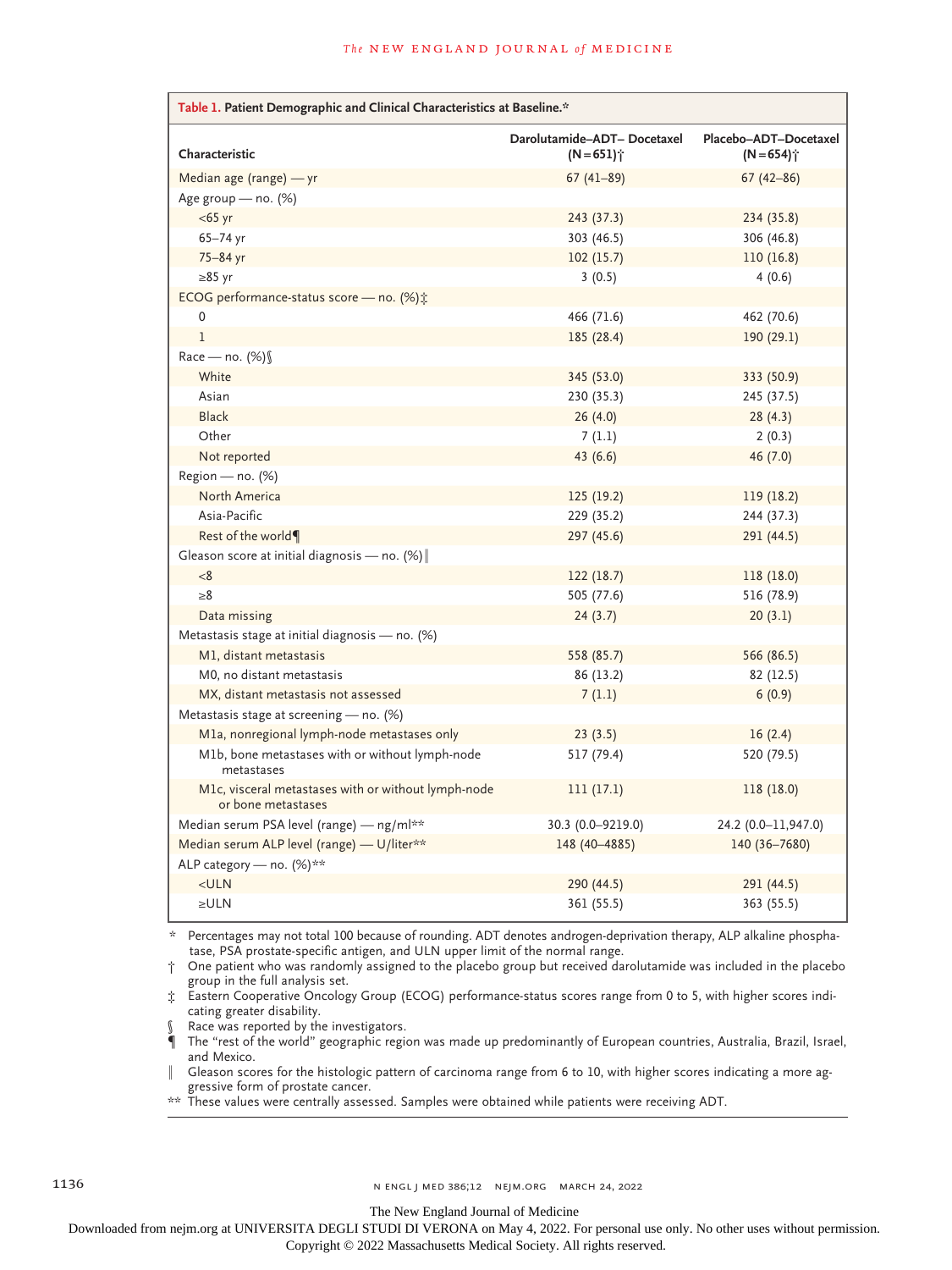| Table 2. Secondary Efficacy End Points (Full Analysis Set).*        |                                                        |                        |                                                   |                        |                                 |           |  |
|---------------------------------------------------------------------|--------------------------------------------------------|------------------------|---------------------------------------------------|------------------------|---------------------------------|-----------|--|
| <b>End Point</b>                                                    | Darolutamide-ADT-Docetaxel<br>$(N = 651)$ <sup>*</sup> |                        | Placebo-ADT-Docetaxel<br>$(N = 654)$ <sup>*</sup> |                        | <b>Hazard Ratio</b><br>(95% CI) | P Value   |  |
|                                                                     | Median                                                 | Patients with<br>Event | Median                                            | Patients with<br>Event |                                 |           |  |
|                                                                     | mo                                                     | по. (%)                | mo                                                | по. (%)                |                                 |           |  |
| Time to castration-resistant prostate<br>cancer                     | <b>NR</b>                                              | 225(35)                | 19.1                                              | 391 (60)               | $0.36(0.30 - 0.42)$             | < 0.001   |  |
| Time to pain progression                                            | <b>NR</b>                                              | 222 (34)               | 27.5                                              | 248 (38)               | $0.79(0.66 - 0.95)$             | 0.01      |  |
| Symptomatic skeletal event-free survival                            | 51.2                                                   | 257(40)                | 39.7                                              | 329 (50)               | $0.61(0.52 - 0.72)$             | < 0.001   |  |
| Time to first symptomatic skeletal event                            | <b>NR</b>                                              | 95 (15)                | <b>NR</b>                                         | 108(17)                | $0.71(0.54 - 0.94)$             | 0.02      |  |
| Time to initiation of subsequent<br>systemic antineoplastic therapy | <b>NR</b>                                              | 219(34)                | 25.3                                              | 395 (60)               | $0.39(0.33 - 0.46)$             | < 0.001   |  |
| Time to worsening of disease-related<br>physical symptoms           | 19.3                                                   | 351 (54)               | 19.4                                              | 308 (47)               | $1.04(0.89 - 1.22)$             | 0.59      |  |
| Time to initiation of opioid use for $\geq 7$<br>consecutive days   | <b>NR</b>                                              | 92(14)                 | <b>NR</b>                                         | 117(18)                | $0.69(0.52 - 0.91)$             | <b>NA</b> |  |

\* NA denotes not applicable, and NR not reached.

† One patient who was randomly assigned to the placebo group but received darolutamide was included in the placebo group in the full analysis set.



Kaplan−Meier estimates of overall survival are shown. For the analysis of overall survival, data were censored as of the last known date the patients were alive. One patient who was randomly assigned to the placebo group but received darolutamide was included in the

## **Secondary Efficacy End Points**

Darolutamide was associated with significantly ment of castration-resistant disease was signifigreater benefits than placebo for the first five cantly longer in the darolutamide group (hazard

secondary efficacy end points tested hierarchi- ratio, 0.36; 95% CI, 0.30 to 0.42; P<0.001). The cally (Table 2 and Fig. 2). The time to develop-

n engl j med 386;12 nejm.org March 24, 2022 1137

The New England Journal of Medicine

Downloaded from nejm.org at UNIVERSITA DEGLI STUDI DI VERONA on May 4, 2022. For personal use only. No other uses without permission.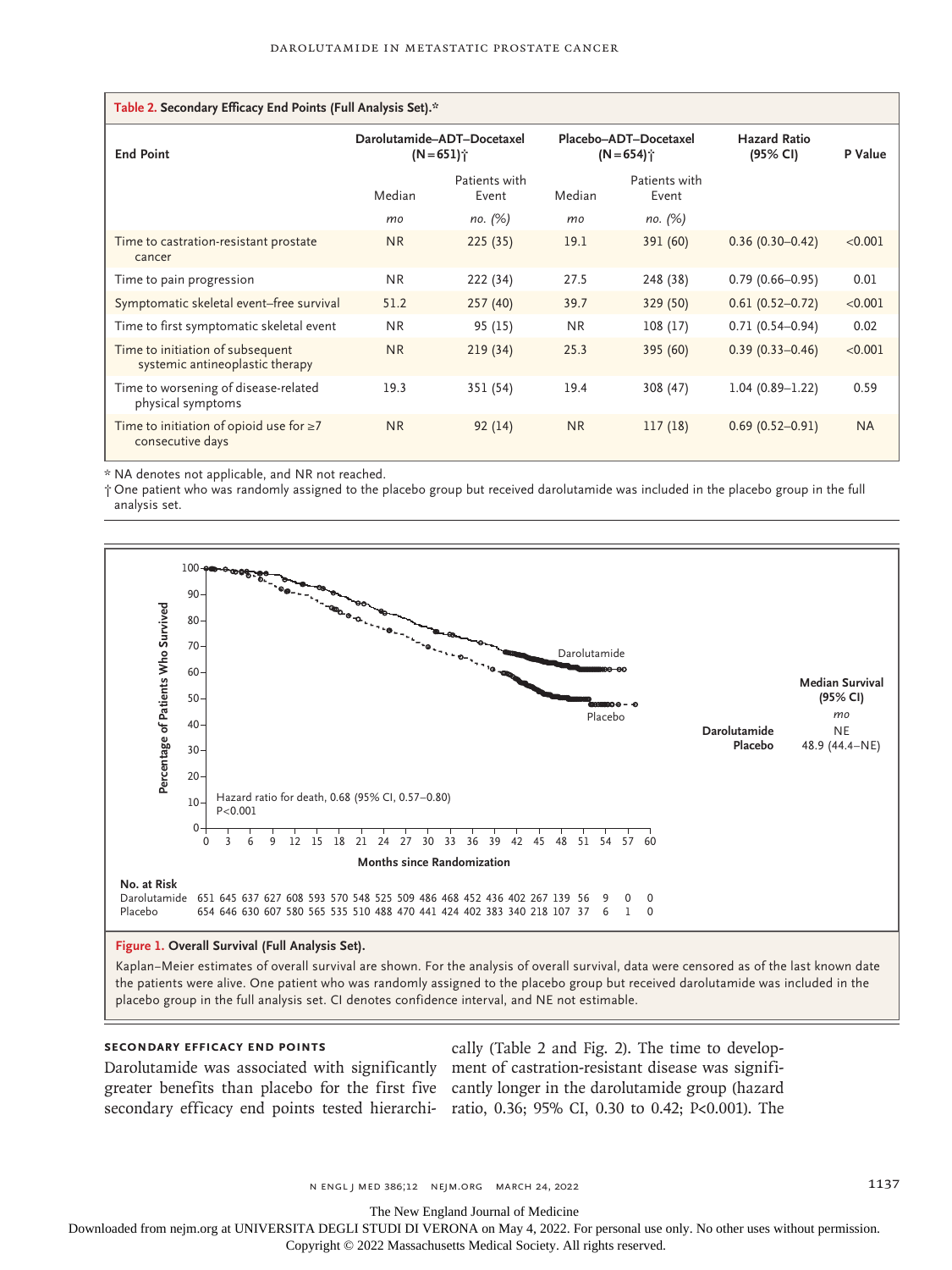

Panel A shows the time to castration-resistant prostate cancer, and Panel B shows the time to pain progression. The Kaplan−Meier method was used to estimate the time to events; data were censored at the date of the patients' last assessment for that end point. One patient

> time to pain progression was also significantly systemic antineoplastic therapy was significantly longer in the darolutamide group (hazard ratio, longer in the darolutamide group (hazard ratio, 0.79; 95% CI, 0.66 to 0.95; P=0.01), as were 0.39; 95% CI, 0.33 to 0.46; P<0.001). symptomatic skeletal event–free survival (hazard ratio, 0.61; 95% CI, 0.52 to 0.72; P<0.001) and **Safety** the time to a first symptomatic skeletal event The incidences of adverse events of any grade,

(hazard ratio, 0.71; 95% CI, 0.54 to 0.94; grade 3 to 5 adverse events, and serious adverse P=0.02). The time to the initiation of subsequent events were similar in the two groups (Table 3).

1138 **n engl j med 386;12** N ENGL J MED 386;12 NEJM.ORG MARCH 24, 2022

The New England Journal of Medicine

Downloaded from nejm.org at UNIVERSITA DEGLI STUDI DI VERONA on May 4, 2022. For personal use only. No other uses without permission.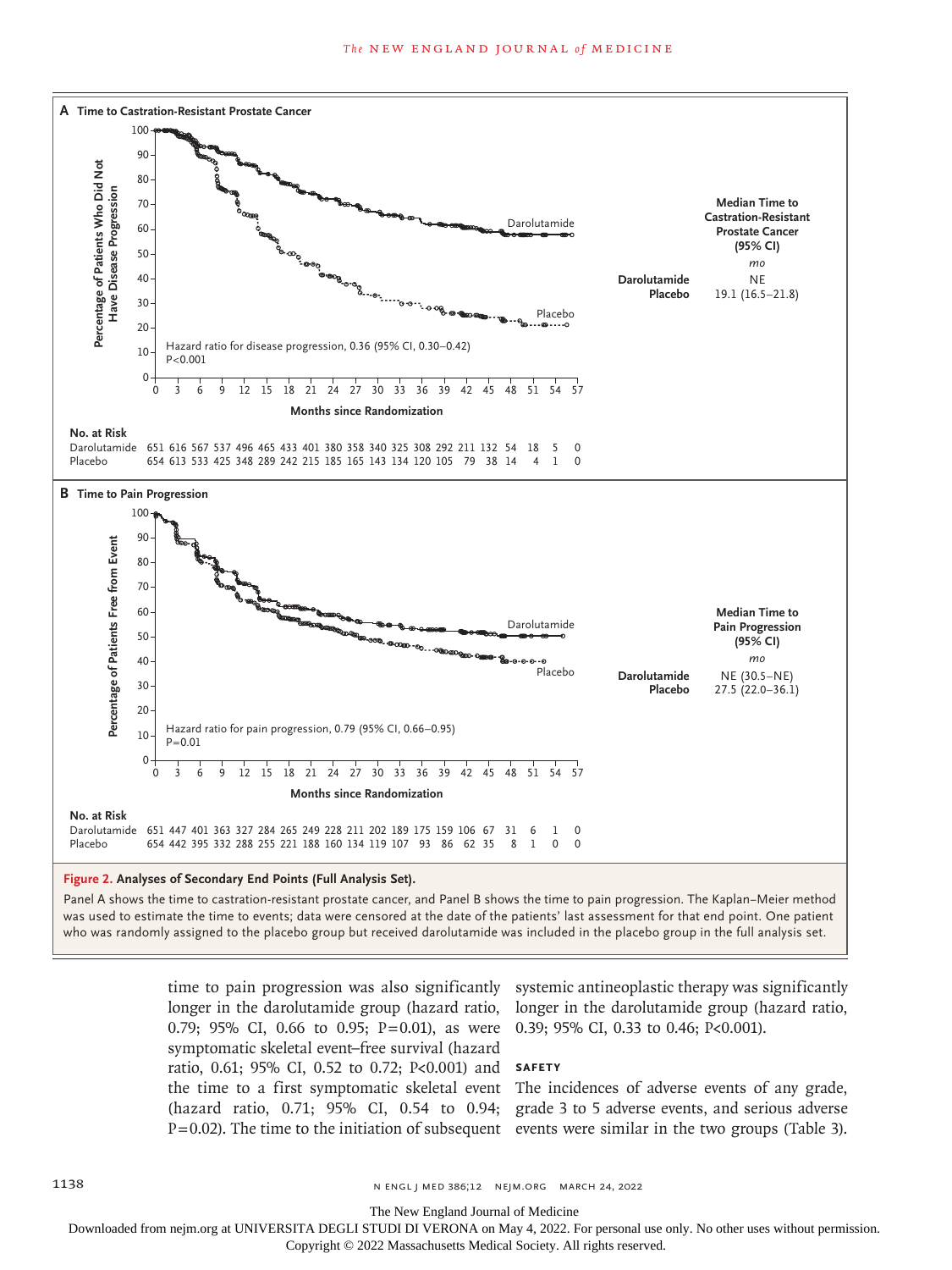| Table 3. Adverse Events.*                                            |                                                        |                                                   |  |  |  |  |
|----------------------------------------------------------------------|--------------------------------------------------------|---------------------------------------------------|--|--|--|--|
| Event                                                                | Darolutamide-ADT-Docetaxel<br>$(N = 652)$ <sup>*</sup> | Placebo-ADT-Docetaxel<br>$(N = 650)$ <sup>*</sup> |  |  |  |  |
|                                                                      | number of patients (percent)                           |                                                   |  |  |  |  |
| Any adverse event                                                    | 649 (99.5)                                             | 643 (98.9)                                        |  |  |  |  |
| Worst grade                                                          |                                                        |                                                   |  |  |  |  |
| Grade 1                                                              | 28(4.3)                                                | 35(5.4)                                           |  |  |  |  |
| Grade 2                                                              | 162 (24.8)                                             | 169 (26.0)                                        |  |  |  |  |
| Grade 3                                                              | 248 (38.0)                                             | 232 (35.7)                                        |  |  |  |  |
| Grade 4                                                              | 183 (28.1)                                             | 181 (27.8)                                        |  |  |  |  |
| Grade 5                                                              | 27(4.1)                                                | 26(4.0)                                           |  |  |  |  |
| Serious adverse event                                                | 292 (44.8)                                             | 275 (42.3)                                        |  |  |  |  |
| Adverse event leading to permanent discontinuation<br>of trial agent |                                                        |                                                   |  |  |  |  |
| Darolutamide or placebo                                              | 88 (13.5)                                              | 69 (10.6)                                         |  |  |  |  |
| Docetaxel                                                            | 52(8.0)                                                | 67(10.3)                                          |  |  |  |  |
| Selected grade 3 or 4 adverse events;                                |                                                        |                                                   |  |  |  |  |
| Neutropenias                                                         | 220 (33.7)                                             | 222 (34.2)                                        |  |  |  |  |
| Febrile neutropenia                                                  | 51(7.8)                                                | 48 (7.4)                                          |  |  |  |  |
| Hypertension                                                         | 42(6.4)                                                | 21(3.2)                                           |  |  |  |  |
| Anemia                                                               | 31(4.8)                                                | 33(5.1)                                           |  |  |  |  |
| Pneumonia                                                            | 21(3.2)                                                | 20(3.1)                                           |  |  |  |  |
| Hyperglycemia                                                        | 18(2.8)                                                | 24(3.7)                                           |  |  |  |  |
| <b>Increased ALT level</b>                                           | 18(2.8)                                                | 11(1.7)                                           |  |  |  |  |
| Increased AST level                                                  | 17(2.6)                                                | 7(1.1)                                            |  |  |  |  |
| Increased weight                                                     | 14(2.1)                                                | 8(1.2)                                            |  |  |  |  |
| Urinary tract infection                                              | 13(2.0)                                                | 12(1.8)                                           |  |  |  |  |

\* ALT denotes alanine aminotransferase, and AST aspartate aminotransferase.

† Three patients who underwent randomization never received the assigned trial treatment; all three patients were in the placebo group. One patient who was assigned to the placebo group but received darolutamide was included in the darolutamide group of the safety analysis set.

‡ In the column of data for patients who received darolutamide, ADT, and docetaxel, listed are all grade 3 or 4 events that occurred in at least 2% of the patients.

§ The neutropenia category includes the preferred terms of leukopenia, neutropenia, decreased neutrophil count, and decreased white-cell count.

events (in ≥10% of the patients), many of which tamide group and in 42.3% of those in the plaare known toxic effects related to docetaxel therapy, were highest in both groups during the period when the patients received both docetaxel and either darolutamide or placebo, and these effects progressively decreased thereafter, with grade 3 or 4 adverse events in 66.1% of the patients in the darolutamide group and 63.5% of of adverse events (13.5% of the patients in the those in the placebo group; neutropenia was the darolutamide group and 10.6% of those in the most common grade 3 or 4 event (in 33.7% and placebo group). The most frequently reported 34.2%, respectively). Serious adverse events oc-adverse events were alopecia (in 40.5% of the

The incidences of the most common adverse curred in 44.8% of the patients in the darolucebo group. The frequency of death due to adverse events was low and similar in the two groups (27 of 652 patients in the darolutamide group [4.1%] and 26 of 650 patients in the placebo group [4.0%]) (Table S4). Few patients discontinued darolutamide or placebo as a result

The New England Journal of Medicine

Downloaded from nejm.org at UNIVERSITA DEGLI STUDI DI VERONA on May 4, 2022. For personal use only. No other uses without permission.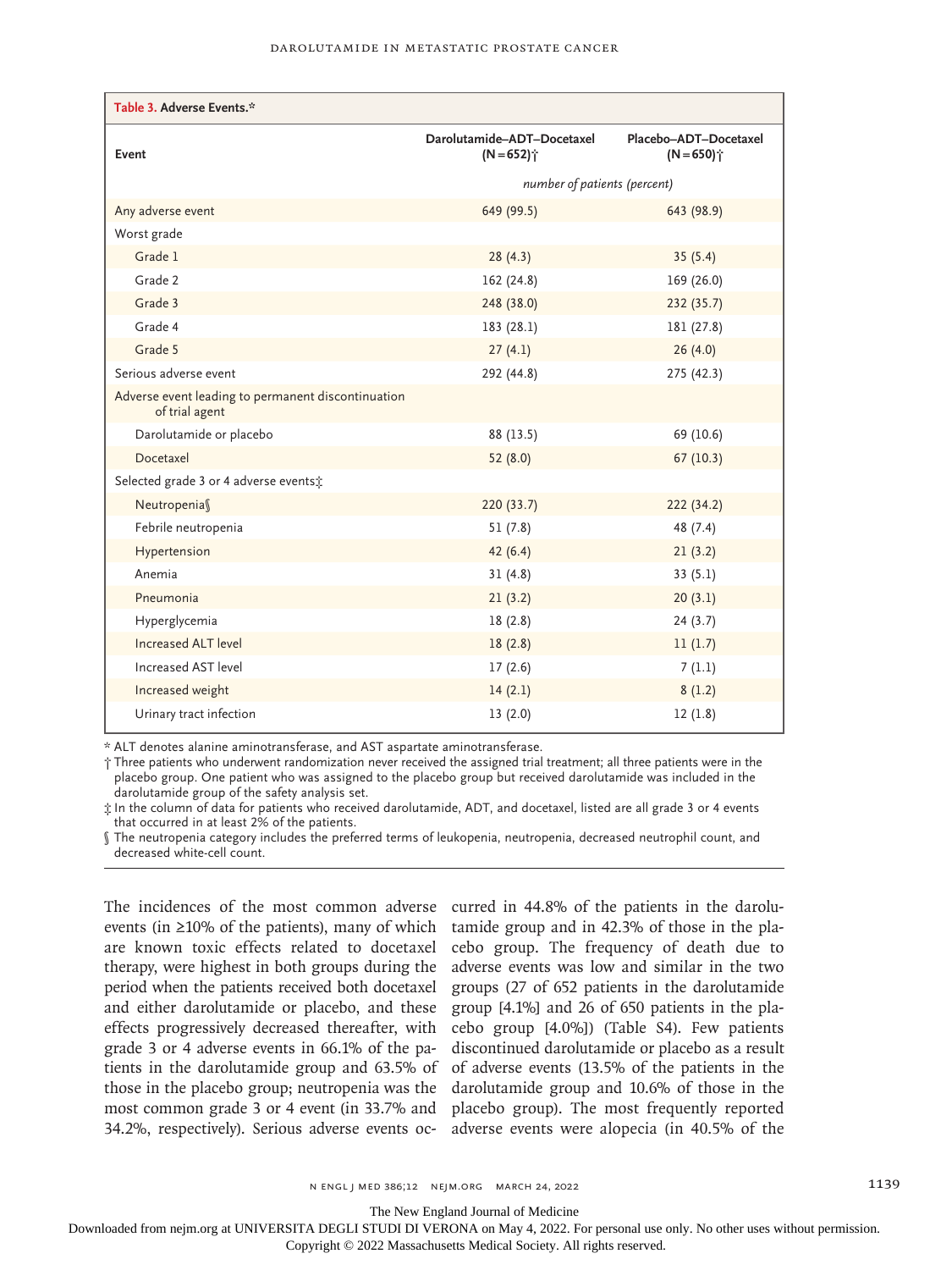patients in the darolutamide group and 40.6% of the patients in the placebo group), neutropenia (in 39.3% and 38.8%, respectively), fatigue (in 33.1% and 32.9%), and anemia (in 27.8% and 25.1%) (Table S5).

Certain adverse events are of special interest for patients receiving androgen-receptor pathway inhibitors. These events include fatigue, falls, fractures, mental impairment, rash, hypertension, and cardiovascular events. In this trial, the incidences of these events of interest were similar (with no more than a 2 percentage-point difference) in the two groups, with the exception of rash (in 16.6% of the patients in the darolutamide group and 13.5% of those in the placebo group) and hypertension (in 13.7% and 9.2%, respectively) (Table S6). Among the most frequently reported adverse events of interest, the incidences of vasodilation and flushing (in 20.4% of the patients in the darolutamide group and 21.7% of those in the placebo group) and diabetes mellitus and hyperglycemia (in 15.2% and 14.3%) were also similar in the two groups.

### Discussion

In this international, randomized, double-blind, placebo-controlled, phase 3 trial involving patients with metastatic, hormone-sensitive prostate cancer, overall survival was significantly longer among patients who received darolutamide plus androgen-deprivation therapy and docetaxel than among those who received androgen-deprivation therapy and docetaxel alone. This survival benefit was observed despite a high percentage of patients who received subsequent life-prolonging systemic therapy in the placebo group. The survival benefit of darolutamide was consistent across most subgroups. The time to the development of castration-resistant disease was significantly longer in the patients who received darolutamide, and improvements were observed with respect to the other key secondary end points. The incidence, severity, and nature of adverse events were consistent with the established safety profiles of androgen-deprivation therapy and docetaxel.

Our results are consistent with those in the PEACE-1 trial, which had a two-by-two factorial design. In that trial, 1173 patients with hormonesensitive prostate cancer that was metastatic at the time of the initial diagnosis were randomly assigned to receive abiraterone, prostate radiotherapy, neither, or both. All the patients received standard of care (androgen-deprivation therapy with or without docetaxel). In a planned subgroup analysis involving 710 patients who received docetaxel, overall survival was significantly longer among those who received abiraterone than among those who did not (hazard ratio, 0.75; 95% CI, 0.59 to 0.96).<sup>13</sup>

All the patients in the ARASENS trial were prospectively assigned to receive androgen-deprivation therapy and docetaxel. This trial provided clear and compelling evidence that overall survival was significantly longer among patients who received combination therapy with darolutamide, androgen-deprivation therapy, and docetaxel than among those who received androgendeprivation therapy and docetaxel alone. Darolutamide was associated with a 32.5% reduction in the risk of death. The combination did not result in more toxic effects than did the combination of androgen-deprivation therapy and docetaxel alone. In both the phase 3 ARAMIS trial involving patients with nonmetastatic, castration-resistant prostate cancer and the ARASENS trial, there was no more than a 2 percentagepoint difference between the darolutamide and placebo groups with respect to the incidence of most adverse events that are commonly associated with androgen-receptor pathway inhibitors.<sup>22</sup>

This trial has several strengths and limitations. The large sample size enabled us to conduct a robust statistical analysis to assess the effect of the addition of darolutamide, an androgen-receptor pathway inhibitor, to androgendeprivation therapy and docetaxel on overall survival and a number of key secondary end points. Most patients who were enrolled in our trial had metastatic disease, with bone metastases, visceral metastases, or both, at the time of the initial diagnosis. Thus, limited information is available on the benefit–risk considerations for patients with metastatic, hormone-sensitive prostate cancer and a better prognosis, including those with recurrent metastatic disease, nodeonly metastases, or both. In addition, the efficacy and safety of combination therapy are unknown in patients with a poor performance status, because the trial included only patients with an ECOG performance-status score of 0 or 1.

The New England Journal of Medicine

Downloaded from nejm.org at UNIVERSITA DEGLI STUDI DI VERONA on May 4, 2022. For personal use only. No other uses without permission.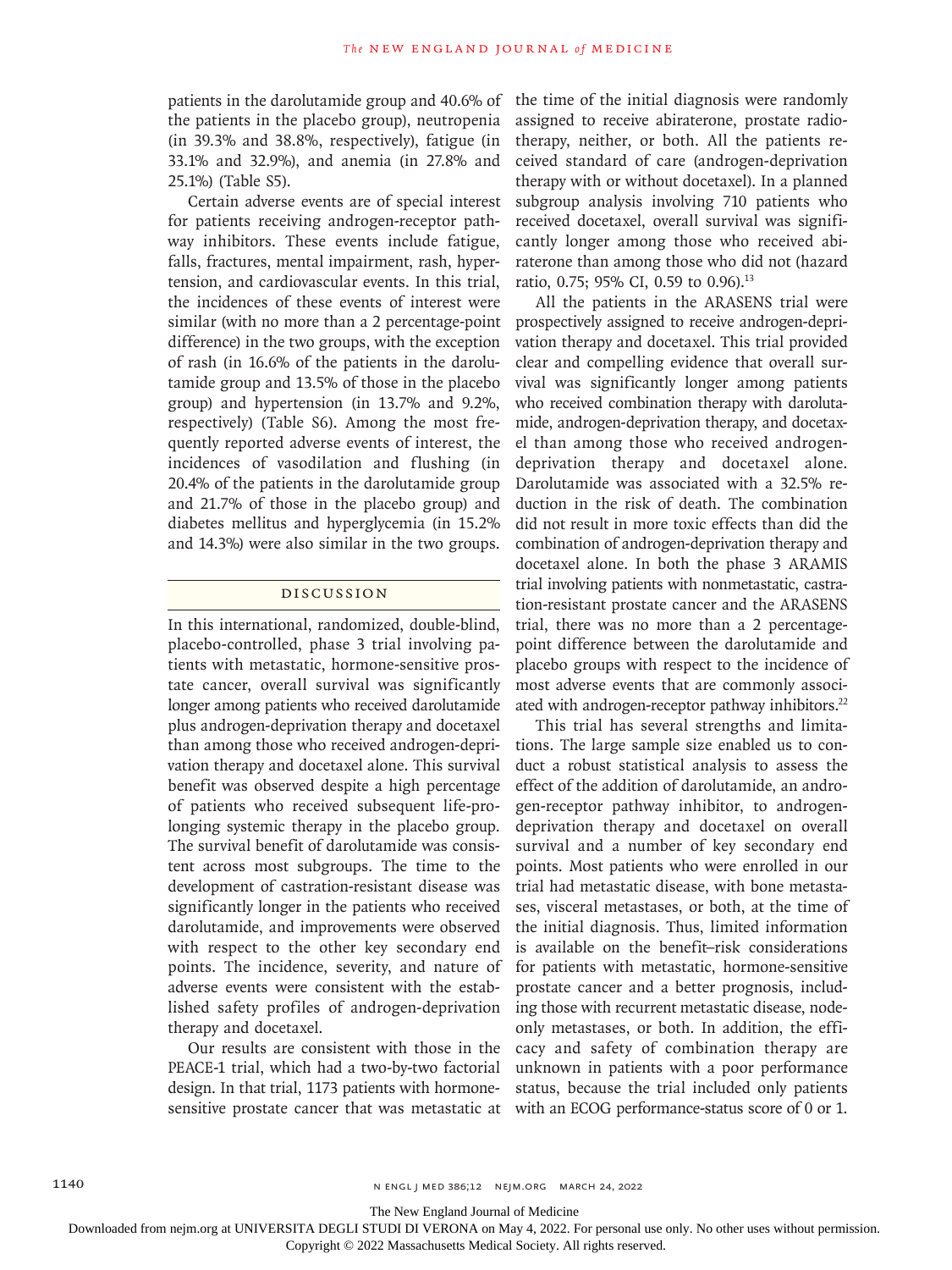Our trial was not designed to compare the efficacy of darolutamide plus androgen-deprivation therapy with that of docetaxel plus androgendeprivation therapy.

The results of our trial support the use of darolutamide in combination with androgendeprivation therapy and docetaxel in patients with metastatic, hormone-sensitive prostate cancer. The addition of darolutamide to androgendeprivation therapy and docetaxel increased over-

all survival, and improvements were observed with respect to key secondary end points, with no increase in adverse events.

Supported by Bayer and Orion Pharma.

Disclosure forms provided by the authors are available with the full text of this article at NEJM.org.

A data sharing statement provided by the authors is available with the full text of this article at NEJM.org.

We thank the patients and their families and Sara Black, B.A., and Lauren Gallagher, R.Ph., Ph.D., both of OPEN Health Communications, London, for medical writing and editorial assistance with an earlier version of the manuscript.

#### **Appendix**

The authors' affiliations are as follows: the Massachusetts General Hospital Cancer Center and Harvard Medical School — both in Boston (M.R.S.); the Robert H. Lurie Comprehensive Cancer Center, Northwestern University Feinberg School of Medicine, Chicago (M.H.); the University of Montreal Hospital Center, Montreal (F.S.); Institut Gustave Roussy, University of Paris–Saclay, Villejuif, France (K.F.); the Englander Institute for Precision Medicine, Weill Cornell Medicine, Meyer Cancer Center, New York–Presbyterian Hospital, New York (C.N.S.); the University of California San Diego School of Medicine, La Jolla (E.D.C.); the Clinical Oncologic Dispensary of Omsk Region, Omsk (E.K.), and P. Hertsen Moscow Oncology Research Institute, Moscow (B.A.) — both in Russia; Norton Cancer Institute, Louisville, KY (C.H.P.); La Unidad de Gestión Clínica Intercentros de Oncología Médica, Hospitales Universitarios Regional y Virgen Victoria, Instituto de Investigación Biomédica de Málaga, Malaga (A.M.-P.), and Maimonides Institute for Biomedical Research of Córdoba, Reina Sofía University Hospital, Cordoba (M.J.M.-V.) — both in Spain; Fudan University Shanghai Cancer Center, Shanghai (D.Y.), and Liaoning Cancer Hospital and Institute, Shenyang (C.F.) — both in China; Ashford Cancer Centre Research, Kurralta Park, SA, Australia (F.P.); Núcleo de Pesquisa e Ensino da Rede São Camilo, São Paulo (F.C.); Tampere University Hospital and Tampere University, Tampere (T.L.J.T.), Helsinki University Central Hospital, Comprehensive Cancer Center, Helsinki (T.U.), and Orion Pharma, Espoo (H.J.) — all in Finland; Toho University Sakura Medical Center, Chiba (H.S.), and Osaka University Hospital, Osaka (M.U.) both in Japan; the Huntsman Cancer Institute, Salt Lake City (B.L.M.); Bayer, Berlin (S.T., I.K.); Bayer HealthCare, Whippany, NJ (R.L.); and the Division of Urology, Institut de Recherche Clinique, Cliniques Universitaires Saint Luc, Université Catholique de Louvain, Brussels (B.T.).

#### **References**

**1.** Gillessen S, Attard G, Beer TM, et al. Management of patients with advanced prostate cancer: report of the Advanced Prostate Cancer Consensus Conference 2019. Eur Urol 2020;77:508-47.

**2.** Lowrance W, Breau R, Chou R, et al. Advanced prostate cancer: AUA/ASTRO/ SUO guideline. American Urological Association, 2020 (https://www.auanet.org/ documents/Guidelines/PDF/Advanced%20 Prostate%20Cancer%20Guideline.pdf).

**3.** Mottet N, Cornford P, van den Bergh RCN, et al. Guidelines on prostate cancer. European Associated of Urology, 2021 (https://uroweb.org/guideline/prostate -cancer/).

**4.** Parker C, Castro E, Fizazi K, et al. Prostate cancer: ESMO clinical practice guidelines for diagnosis, treatment and follow-up. Ann Oncol 2020;31:1119-34.

**5.** Sweeney CJ, Chen YH, Carducci M, et al. Chemohormonal therapy in metastatic hormone-sensitive prostate cancer. N Engl J Med 2015;373:737-46.

**6.** James ND, de Bono JS, Spears MR, et al. Abiraterone for prostate cancer not previously treated with hormone therapy. N Engl J Med 2017;377:338-51.

**7.** Kyriakopoulos CE, Chen YH, Carducci MA, et al. Chemohormonal therapy in metastatic hormone-sensitive prostate cancer: long-term survival analysis of the randomized phase III E3805 CHAARTED trial. J Clin Oncol 2018;36:1080-7.

**8.** Clarke NW, Ali A, Ingleby FC, et al. Addition of docetaxel to hormonal therapy in low- and high-burden metastatic hormone sensitive prostate cancer: longterm survival results from the STAMPEDE trial. Ann Oncol 2019;30:1992-2003.

**9.** Fizazi K, Tran N, Fein L, et al. Abiraterone acetate plus prednisone in patients with newly diagnosed high-risk metastatic castration-sensitive prostate cancer (LATITUDE): final overall survival analysis of a randomised, double-blind, phase 3 trial. Lancet Oncol 2019;20:686-700.

**10.** Chi KN, Chowdhury S, Bjartell A, et al. Apalutamide in patients with metastatic castration-sensitive prostate cancer: final survival analysis of the randomized, double-blind, phase III TITAN study. J Clin Oncol 2021;39:2294-303.

**11.** Armstrong AJ, Szmulewitz RZ, Petrylak DP, et al. ARCHES: a randomized, phase III study of androgen deprivation therapy with enzalutamide or placebo in men with metastatic hormone-sensitive prostate cancer. J Clin Oncol 2019;37: 2974-86.

**12.** Davis ID, Martin AJ, Stockler MR, et al. Enzalutamide with standard first-line therapy in metastatic prostate cancer. N Engl J Med 2019;381:121-31.

**13.** Fizazi K, Carles Galceran J, Foulon S, et al. A phase III trial with a 2x2 factorial design in men with de novo metastatic castration-sensitive prostate cancer: overall survival with abiraterone acetate plus prednisone in PEACE-1. Ann Oncol 2021; 32:Suppl 5:S1299. abstract (https:// www.annalsofoncology.org/article/S0923 -7534(21)04403-3/fulltext).

**14.** Zurth C, Koskinen M, Fricke R, et al. Drug-drug interaction potential of darolutamide: In vitro and clinical studies. Eur J Drug Metab Pharmacokinet 2019;44:747- 59.

**15.** Shore N, Zurth C, Fricke R, et al. Evaluation of clinically relevant drug-drug interactions and population pharmacokinetics of darolutamide in patients with nonmetastatic castration-resistant prostate cancer: results of pre-specified and post hoc analyses of the phase III ARAMIS trial. Target Oncol 2019;14:527-39.

**16.** Williams S, Mazibuko N, O'Daly O, et al. Significant localized reduction in cerebral blood flow (CBF) in regions relevant to cognitive function with enzalutamide (ENZA) compared to darolutamide (DARO) and placebo (PBO) in healthy volunteers. J Clin Oncol 2020;38:Suppl:326. abstract (https://ascopubs.org/doi/abs/10 .1200/JCO.2020.38.6\_suppl.326).

**17.** Zurth C, Sandman S, Trummel D,

The New England Journal of Medicine

Downloaded from nejm.org at UNIVERSITA DEGLI STUDI DI VERONA on May 4, 2022. For personal use only. No other uses without permission.